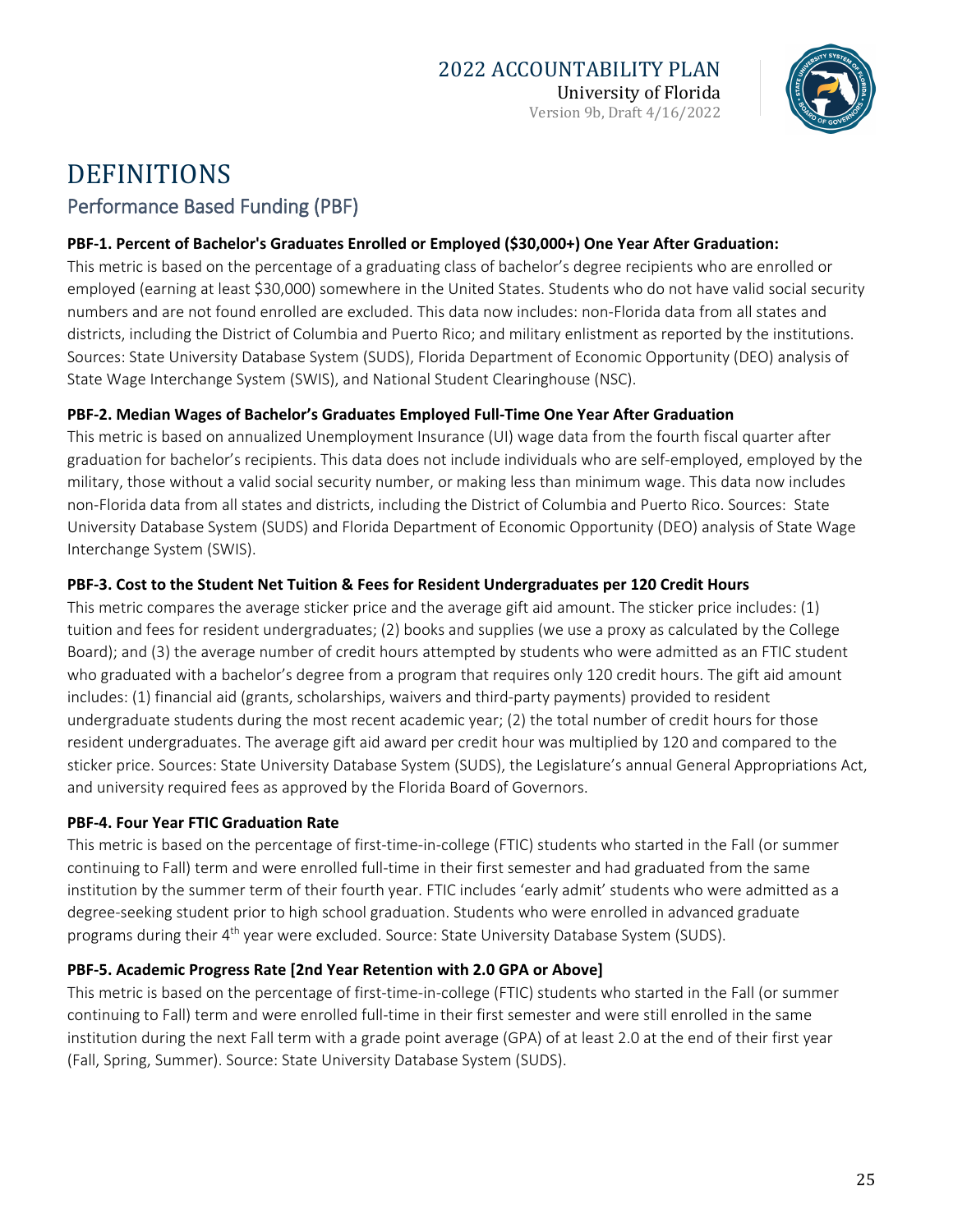

# DEFINITIONS (cont.)

#### **PBF-6. Bachelor's Degrees within Programs of Strategic Emphasis**

This metric is based on the number of baccalaureate degrees awarded within the programs designated by the Board of Governors as 'Programs of Strategic Emphasis.' A student who has multiple majors in the subset of targeted Classification of Instruction Program codes will be counted twice (i.e., double-majors are included). Source: State University Database System (SUDS).

#### **PBF-7. University Access Rate Percent of Undergraduates with a Pell Grant**

This metric is based the number of undergraduates, enrolled during the fall term, who received a Pell Grant during the fall term. Students who were not eligible for Pell Grants (e.g., unclassified, non-resident aliens, postbaccalaureate students) were excluded from the denominator for this metric. Source: State University Database System (SUDS).

#### **PBF-8a. Graduate Degrees within Programs of Strategic Emphasis**

This metric is based on the number of graduate degrees awarded within the programs designated by the Board of Governors as 'Programs of Strategic Emphasis.' A student who has multiple majors in the subset of targeted Classification of Instruction Program codes will be counted twice (i.e., double majors are included). Source: State University Database System (SUDS).

#### **PBF-8b. Freshmen in Top 10% of High School Class (***Applies only to New College of Florida and Florida Polytechnic University)*

Percent of all degree-seeking, first-time, first-year (freshman) students who had high school class rank within the top 10% of their graduating high school class. Source: As reported by each university on the Common Data Set.

**PBF-9a: FCS AA Transfer Two-Year Graduation Rate [Full-time students]:** This transfer cohort is defined as undergraduates entering in fall term (or summer continuing to fall) from the Florida College System with an Associate in Arts (AA) degree and were enrolled full-time in their first semester. The rate is the percentage of the initial cohort that has graduated from the same institution by the summer term of their second year. Students who were flagged as enrolled in advanced graduate programs in their 2<sup>nd</sup> year were excluded. Source: State University Database System (SUDS).

**PBF-9b: Pell Recipient Six-Year Graduation Rate [Full- and Part-time students]:** This metric is based on the percentage of students who started in the Fall (or summer continuing to Fall) term and were enrolled full-or parttime in their first semester and who received a Pell Grant during their first year (summer to spring) and who graduated from the same institution by the summer term of their sixth year. Students who were flagged as enrolled in advanced graduate programs that would not earn a bachelor's degree were excluded. Source: State University Database System (SUDS).

**PBF-10. FAMU: Number of Bachelor's Degrees Awarded to Transfers with AA Degrees from FCS:** This is a count of first-major baccalaureate degrees awarded to students who entered as FCS AA Transfers. First majors include the most common scenario of one student earning one degree in one Classification of Instructional Programs (CIP) code. A student who earns two baccalaureate degrees under two different degree CIPs is counted twice. Source: State University Database System (SUDS).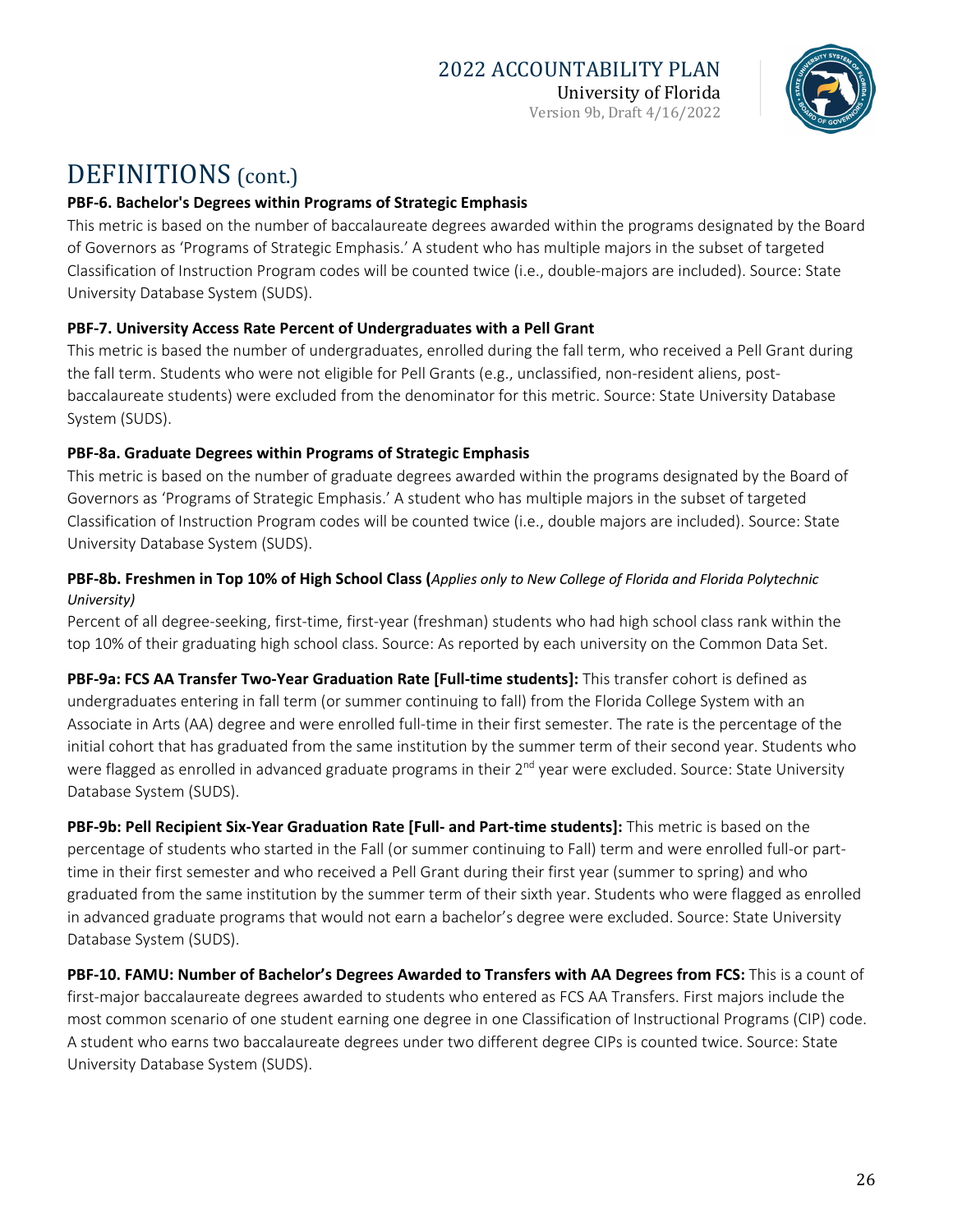### 2022 ACCOUNTABILITY PLAN University of Florida

Version 9b, Draft 4/16/2022



**PBF-10.FAU: Total Research Expenditures:** Total expenditures for all research activities, including non-science and engineering activities. Source: As reported by each institution to the National Science Foundation annual survey of Higher Education Research and Development (HERD) based on the NSF rules and definitions.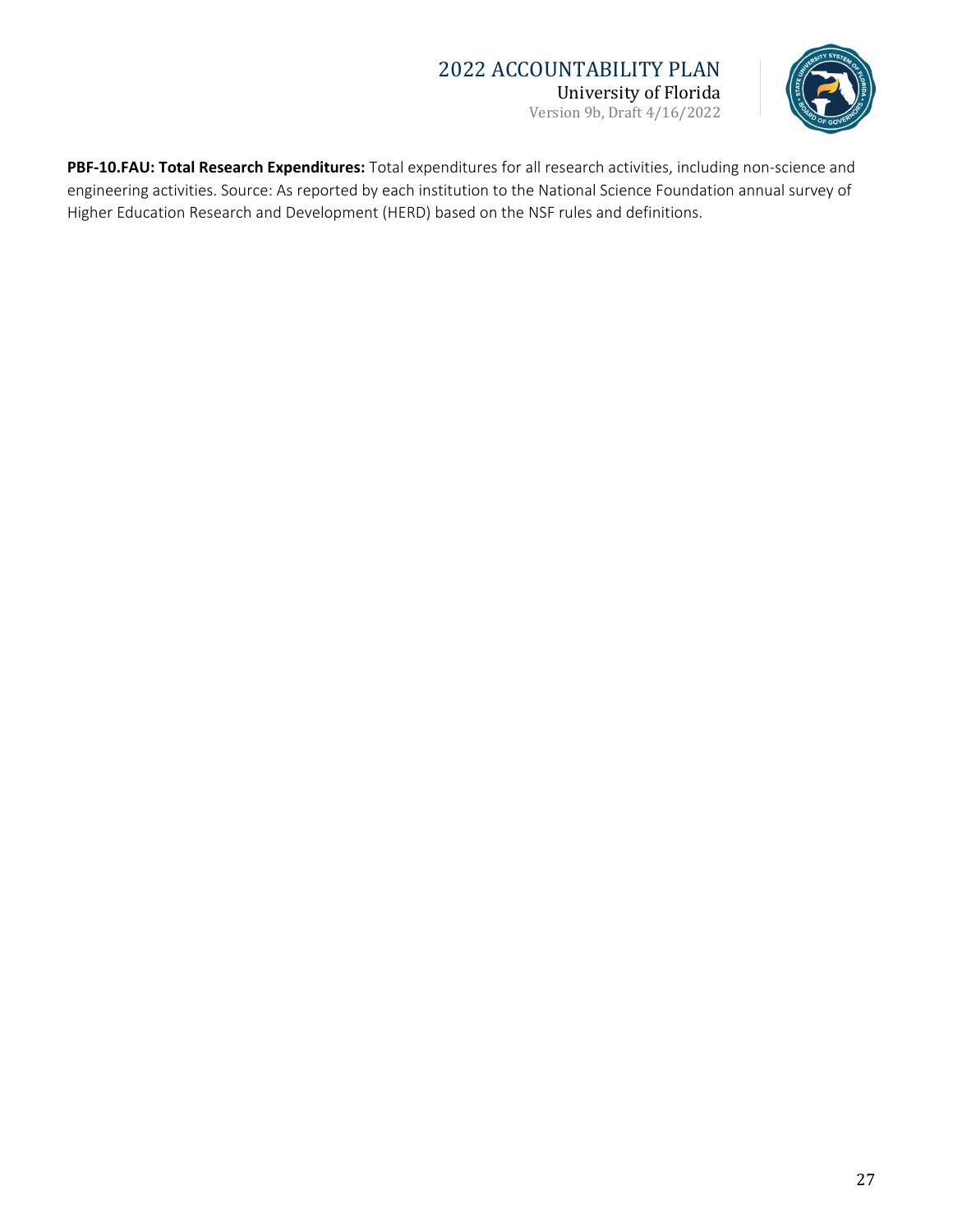

# DEFINITIONS (cont.)

**PBF-10. FGCU: Number of Bachelor's Degrees Awarded to Hispanic & African Americans:** Race/Ethnicity data is self-reported by students to the university. This includes students who self-select Hispanic, Non-Hispanic African Americans, and those who select multiple races including Black/African American. Degree data is based on firstmajor counts only; second majors are not included. Source: State University Database System (SUDS).

**PBF-10.FIU: Number of Post-Doctoral Appointees**: The number of postdoctoral appointees awarded annually. Source: National Science Foundation/National Institutes of Health Survey of Graduate Students and Postdoctorates in Science and Engineering (GSS).

**PBF-10.FPOLY: Percent of Bachelor's Graduates with 2 or more Workforce Experiences:** The percentage of Bachelor's recipients who completed at least two of the following four workforce experiences: external internships, industry-sponsored capstone projects, undergraduate research (from an externally funded research grant), and certifications. Source: Florida Polytechnic University student survey data reported to the Florida Board of Governors.

**PBF-10.FSU: Number of Bachelor's Graduates who took an Entrepreneurship Class:** The number of Bachelor's recipients who enrolled in one or more graded Entrepreneurship courses before graduating and who were not above Excess Hours at the time of taking their first entrepreneurship course. Source: Florida State University student survey data reported to the Florida Board of Governors.

**PBF-10.NCF: Percent of FTIC Graduates Completing 3 or more High Impact Practices:** The percentage of graduating seniors who started as FTIC students and who complete three or more high-impact practices as defined by the National Survey of Student Engagement (NSSE) and the Association of American Colleges & Universities. High-impact practices include: (1) capstone project or thesis, (2) internships, (3) study abroad, (4) writing-intensive courses, (5) living-learning communities, (6) undergraduate research, (7) first-year experience, (8) learning communities, (9) service-learning, and (10) collaborative projects. Multiple activities within the same category only count once (e.g., a student completing three internships has completed one high impact practice). Source: New College of Florida student survey data reported to the Florida Board of Governors.

**PBF-10.UCF: Percent of Bachelor's Degrees Awarded to African American and Hispanic Students:** Percentage of degrees is based on the number of baccalaureate degrees awarded to Hispanic and non-Hispanic African American students divided by the total degrees awarded - excluding those awarded to non-resident aliens and unreported. Source: State University Database System (SUDS).

**PBF-10.UF: Endowment Size (M):** Assets invested by an institution to support its educational mission. Source: National Association of College and University Business Officers (NACUBO) and Commonfund Institute's annual report of Market Value of Endowment Assets.

**PBF-10.UNF: Percent of Undergraduate FTE in Online Courses:** Full-time equivalent (FTE) student is a measure of instructional activity that is based on the number of credit hours that students enroll. FTE is based on the Integrated Postsecondary Education Data System (IPEDS) definition, which divides undergraduate credit hours by 30. Online, or distance learning, courses provide at least 80 percent of the direct instruction using some form of technology when the student and instructor are separated by time or space, or both per Section 1009.24(17), Florida Statutes. Source: State University Database System (SUDS).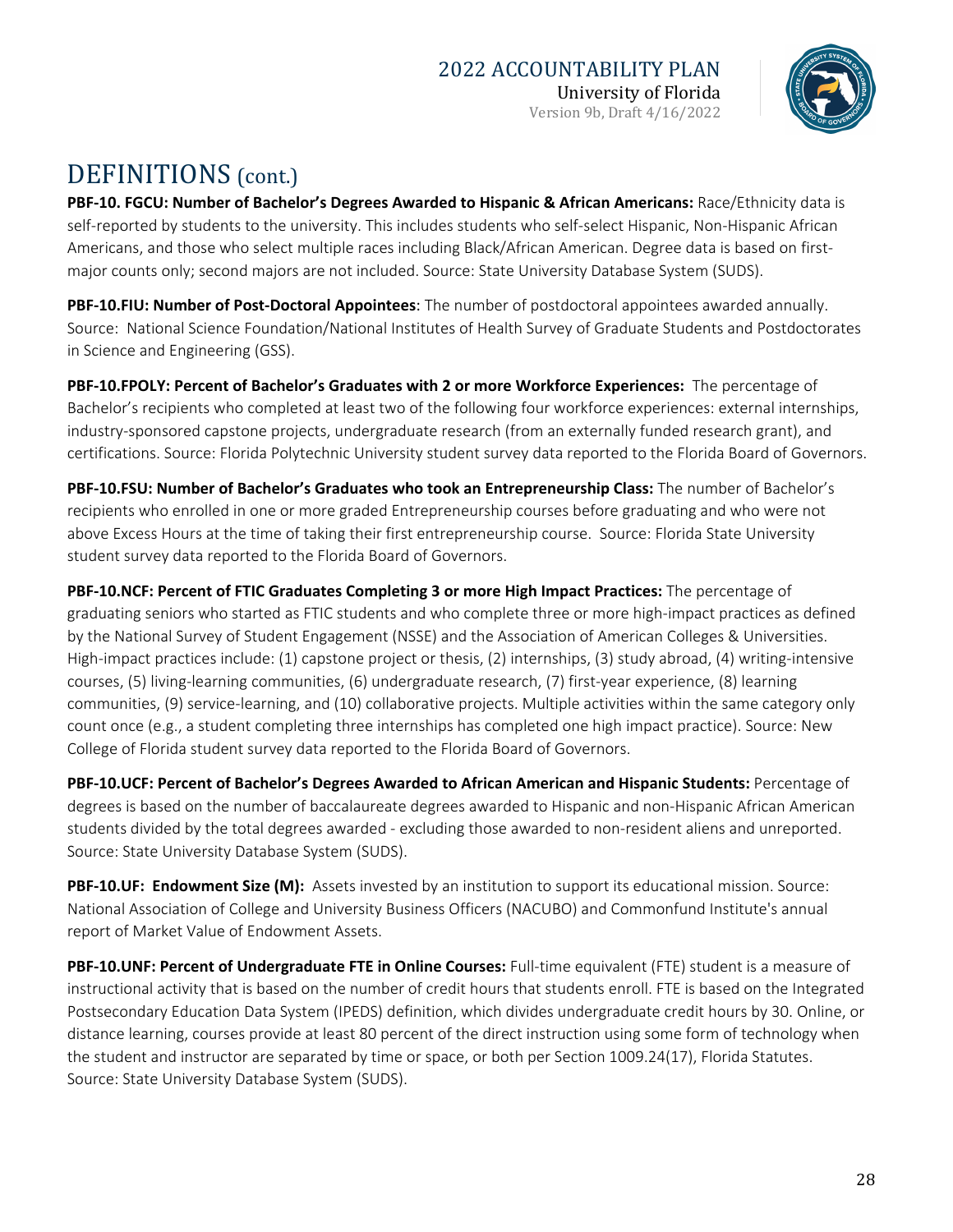# 2022 ACCOUNTABILITY PLAN

University of Florida Version 9b, Draft 4/16/2022



# DEFINITIONS (cont.)

**PBF-10.USF: 6-Year Graduation Rates (FT/PT):** The first-time-in-college (FTIC) cohort is defined as undergraduates entering in fall term (or summer continuing to fall) with fewer than 12 hours earned since high school graduation. The rate is the percentage of the initial cohort that has either graduated from the same institution by the summer term of their sixth academic year. Both full-time and part-time students are used in the calculation. FTIC includes 'early admits' students who were admitted as a degree-seeking student prior to high school graduation. Source: State University Database System (SUDS).

**PBF-10.UWF: Percent of Baccalaureate Graduates Completing 2+ Types of High-Impact Practices:** The percentage of graduating seniors completing two or more high-impact practices as defined by the Association of American Colleges & Universities. High-impact practices include: (1) first-year seminar & experiences, (2) common intellectual experience, (3) writing-intensive courses, (4) collaborative assignments & projects, (5) diversity/global learning, (6) ePortolios, (7) service learning, community-based learning, (8) internships, (9) capstone courses & projects. Multiple activities within the same category only count once (e.g., a student completing three internships has completed one high impact practice). Source: University of West Florida student data reported to the Florida Board of Governors.

## Preeminence Research University (PRE)

**PRE-A: Average GPA & Average SAT:** An average weighted grade point average of 4.0 or higher on a 4.0 scale and an average SAT score of 1200 or higher on a 1600-point scale or an average ACT score of 25 or higher on a 36 score scale, using the latest published national concordance table developed jointly by the College Board and ACT, Inc., for fall semester incoming freshmen, as reported annually.

**PRE-B: National University Rankings:** A top-50 ranking on at least two well-known and highly respected national public university rankings, reflecting national preeminence, using the most recent rankings. Sources: Princeton Review, Fiske Guide, QS World University Ranking, Times Higher Education World University Ranking, Academic Ranking of World University, US News and World Report National University, US News and World Report National Public University, US News and World Report Liberal Arts Colleges, Forbes, Washington Monthly Liberal Arts Colleges, Washington Monthly National University, and the Center for Measuring University Performance.

**PRE-C: Freshmen Retention Rate:** Freshman Retention Rate (full-time, FTIC) cohorts are based on first-year undergraduate students who enter the institution in the Fall term (or Summer term and continue into the Fall term). Percent retained is based on those who are enrolled during the second fall term. Source: State University Database System (SUDS).

**PRE-D: 4-year Graduation Rate:** This metric is based on the percentage of first-time-in-college (FTIC) students who started in the Fall (or summer continuing to Fall) term and were enrolled full-time in their first semester and had graduated from the same institution by the summer term of their fourth year. FTIC includes 'early admit' students who were admitted as a degree-seeking student prior to high school graduation. Students who were enrolled in advanced graduate programs during their  $4<sup>th</sup>$  year were excluded. Source: State University Database System (SUDS).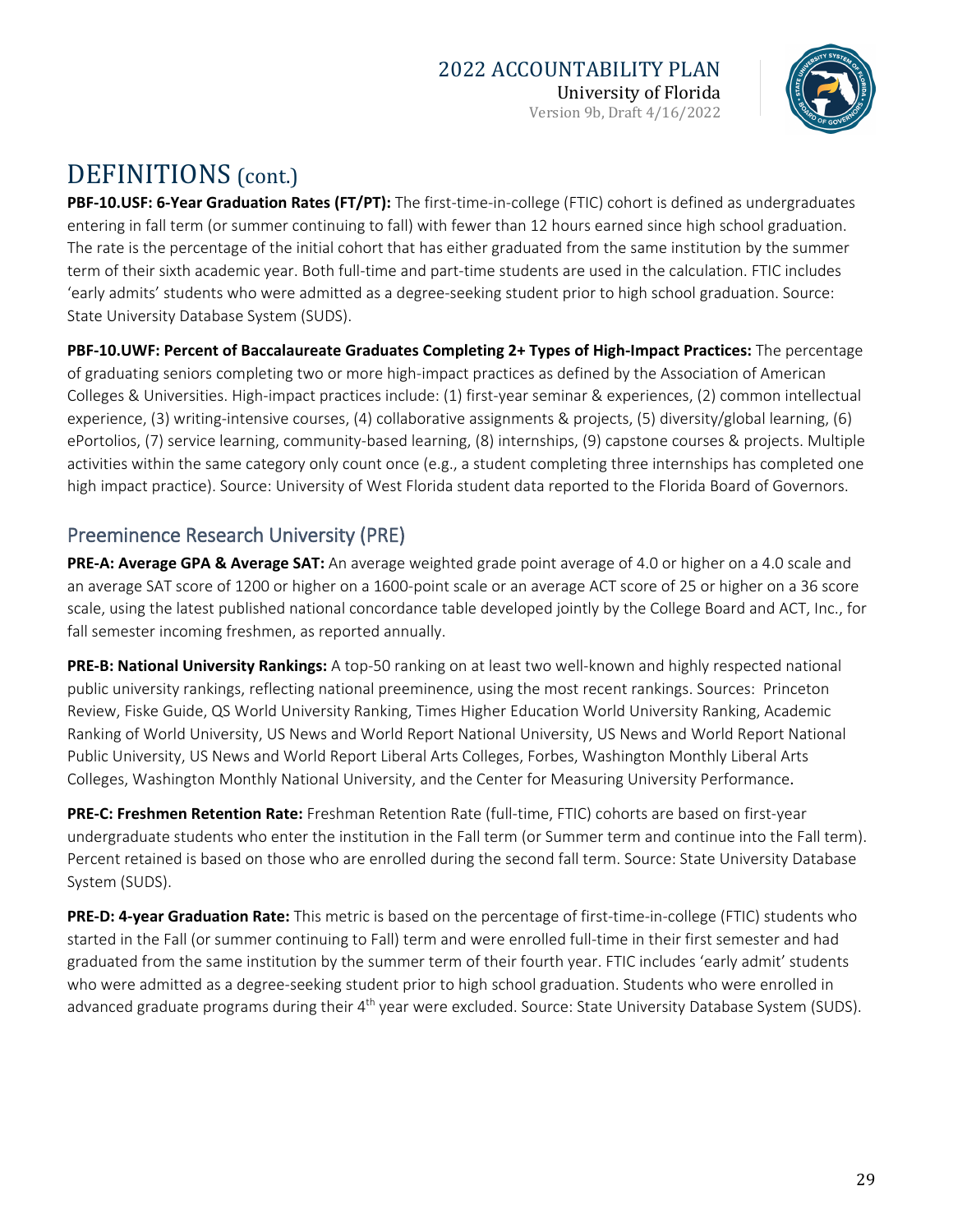

# DEFINITIONS (cont.)

**PRE-E: National Academy Memberships:** National Academy Memberships held by faculty. Source: The Center for Measuring University Performance in the Top American Research Universities (TARU) annual report or the official membership directories maintained by each national academy.

**PRE-F: Total Science & Engineering Research Expenditures:** Research expenditures within Science & Engineering disciplines. Source: As reported by each institution to the National Science Foundation (NSF) annual survey of Higher Education Research and Development (HERD) based on the NSF rules and definitions.

**PRE-G: Science & Engineering Research Expenditures in Non-Health Sciences:** Research expenditures within Science & Engineering in non-medical sciences. Source: As reported by each institution to the National Science Foundation annual survey of Higher Education Research and Development (HERD) based on the NSF rules and definitions.

**PRE-H: National Ranking in Research Expenditures:** The NSF identifies 8 broad disciplines within Science & Engineering: Computer Science, Engineering, Environmental Science, Life Science, Mathematical Sciences, Physical Sciences, Psychology, and Social Sciences. The rankings by discipline are determined by BOG staff using the NSF online database.

**PRE-I: Patents Awarded:** Total utility patents awarded for the most recent three calendar year period. Based on legislative staff guidance, Board staff query the USPTO database with a query that only counts utility patents: "(AN/"University Name" AND ISD/yyyymmdd->yyyymmdd AND APT/1)". Source: United States Patent and Trademark Office (USPTO).

**PRE-J: Doctoral Degrees Awarded Annually:** Includes doctoral research degrees and professional doctoral degrees awarded in medical and health care disciplines. Also includes veterinary medicine. Source: State University Database System (SUDS).

**PRE-K: Number of Post-Doctoral Appointees:** The number of postdoctoral appointees awarded annually. Source: National Science Foundation/National Institutes of Health Survey of Graduate Students and Postdoctorates in Science and Engineering (GSS).

**PRE-L: Endowment Size (M):** Assets invested by an institution to support its educational mission. Source: National Association of College and University Business Officers (NACUBO) and Commonfund Institute's annual report of Market Value of Endowment Assets.

## Key Performance Indicators (KPI)

**KPI-1: Public University National Ranking:** A top-50 ranking on at least two well-known and highly respected national public university rankings, reflecting national preeminence, using most recent rankings. Sources: Princeton Review, Fiske Guide, QS World University Ranking, Times Higher Education World University Ranking, Academic Ranking of World University, US News and World Report National University, US News and World Report National Public University, US News and World Report Liberal Arts Colleges, Forbes, Washington Monthly Liberal Arts Colleges, Washington Monthly National University, and Center for Measuring University Performance.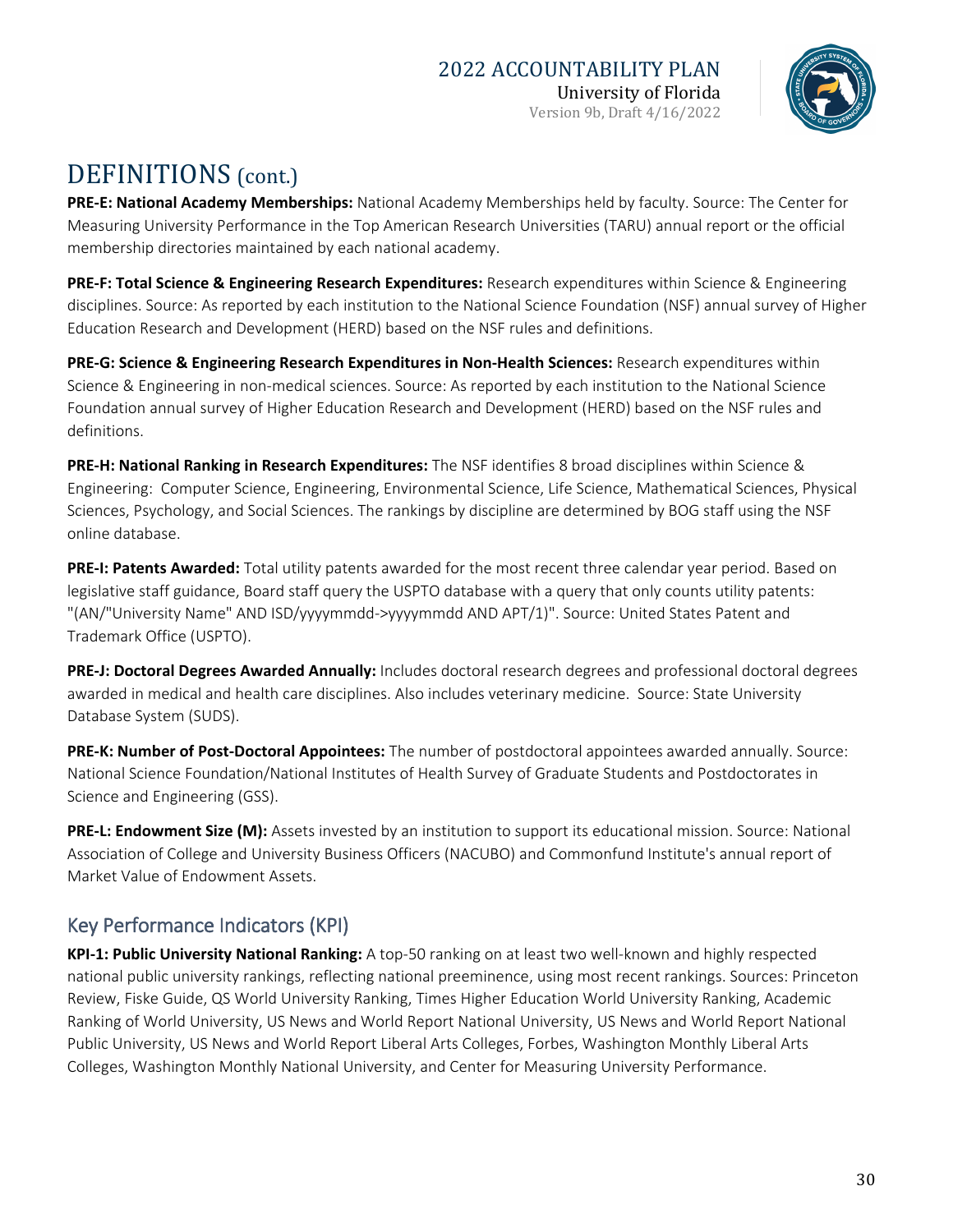## 2022 ACCOUNTABILITY PLAN University of Florida

Version 9b, Draft 4/16/2022



**KPI-2: Freshmen in Top 10% of High School Class:** Percent of all degree-seeking, first-time, first-year (freshman) students who had high school class rank within the top 10% of their graduating high school class. Source: As reported by each university on the Common Data Set.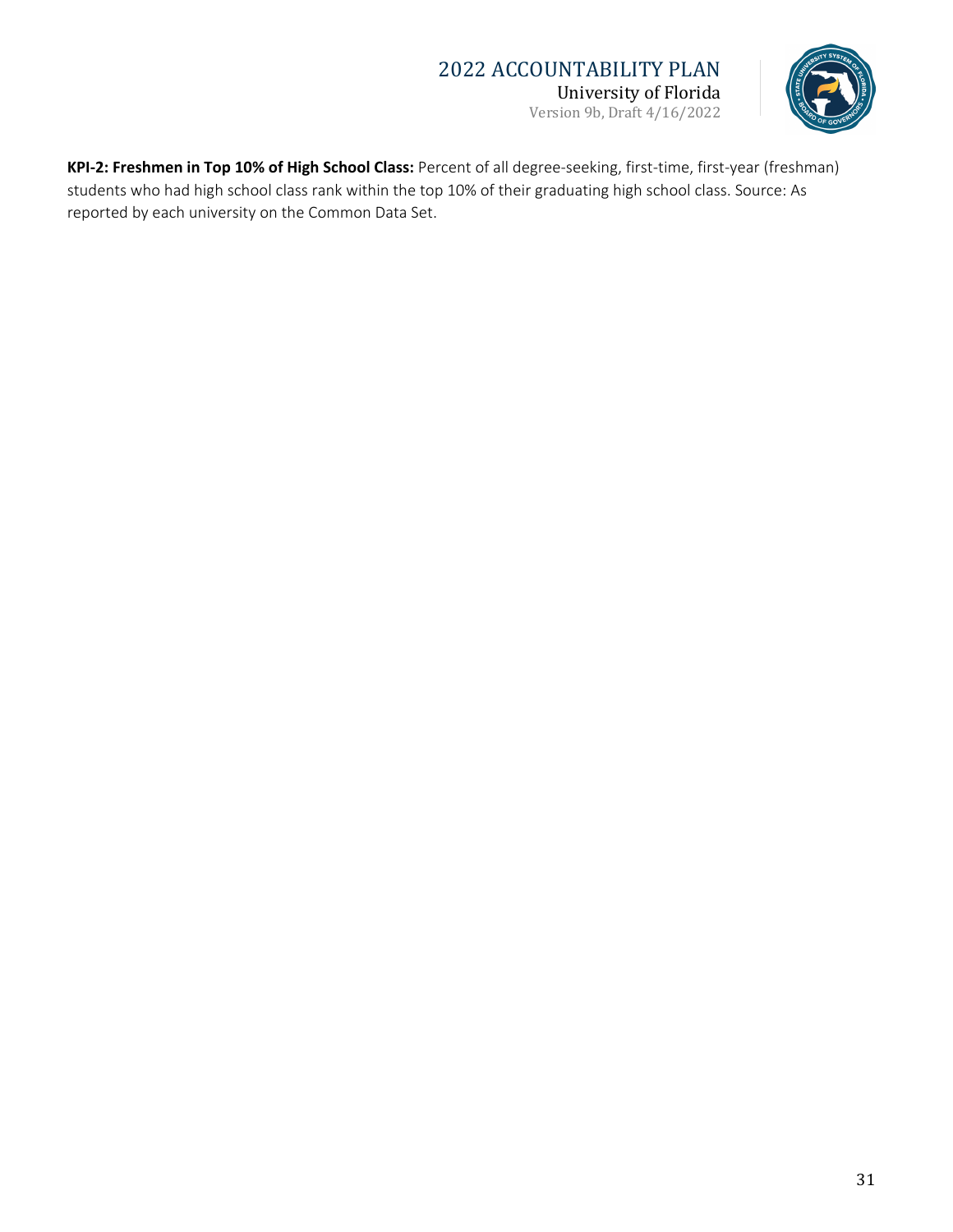University of Florida Version 9b, Draft 4/16/2022



# DEFINITIONS (cont.)

**KPI-3: Time to Degree for FTICs in 120hr programs:** This metric is the number of years between the start date (using the student entry date) and the end date (using the last month in the term degree was granted) for a graduating class of first-time, single-major baccalaureates in 120 credit hour programs within a (Summer, Fall, Spring) year. Source: State University Database System (SUDS).

### **KPI-4: Percent of Bachelor's Degrees Without Excess Hours**

This metric is based on the percentage of baccalaureate degrees awarded within 110% of the credit hours required for a degree based on the Board of Governors Academic Program Inventory. This metric excludes the following types of student credits: accelerated mechanisms, remedial coursework, non-native credit hours that are not used toward the degree, non-native credit hours from failed, incomplete, withdrawn, or repeated courses, credit hours from internship programs, credit hours up to 10 foreign language credit hours, and credit hours earned in military science courses that are part of the Reserve Officers' Training Corps (ROTC) program. Starting in 2018-19, the calculation for this metric included a new type of statutory exclusion of up to 12 credit hours for students who graduated in four years or less. This metric does not report the number of students who paid the "Excess Hour Surcharge" (Section 1009.286, Florida Statutes). Source: State University Database System (SUDS).

**KPI-5: Six-Year FTIC Graduation Rates [full-& part-time students]:** The first-time-in-college (FTIC) cohort is defined as undergraduates entering in fall term (or summer continuing to fall) with fewer than 12 hours earned since high school graduation. The rate is the percentage of the initial cohort that has either graduated from the same institution by the summer term of their sixth academic year. Both full-time and part-time students are used in the calculation. FTIC includes 'early admits' students who were admitted as a degree-seeking student prior to high school graduation. Source: State University Database System (SUDS).

**KPI-6: FCS AA Transfer Three-Year Graduation Rate [full-& part-time students]:** This transfer cohort is defined as undergraduates entering in fall term (or summer continuing to fall) from the Florida College System with an Associate in Arts (AA) degree. The rate is the percentage of the initial cohort that has either graduated from the same institution by the summer term of their third academic year. Both full-time and part-time students are used in the calculation. Students who were flagged as enrolled in advanced graduate programs that would not earn a bachelor's degree are excluded. Source: State University Database System (SUDS).

**KPI-7: Pell Recipient Four-Year Graduation Rate [for full-time FTIC]:** This metric is based on the percentage of firsttime-in-college (FTIC) students who started in the Fall (or summer continuing to Fall) term and were enrolled fulltime in their first semester and who received a Pell Grant during their first year and who graduated from the same institution by the summer term of their fourth year. FTIC includes 'early admit' students who were admitted as a degree-seeking student prior to high school graduation. Students who were flagged as enrolled in advanced graduate programs that would not earn a bachelor's degree were excluded. Source: State University Database System (SUDS).

**KPI-8: Bachelor's Degrees Awarded & KPI-9: Graduate Degrees Awarded:** This is a count of first-major baccalaureate and graduate degrees awarded. First majors include the most common scenario of one student earning one degree in one Classification of Instructional Programs (CIP) code. In cases where a student earns a baccalaureate degree under two different degree CIPs, a distinction is made between "dual degrees" and "dual majors." Also included in first majors are "dual degrees" which are counted as separate degrees (e.g., counted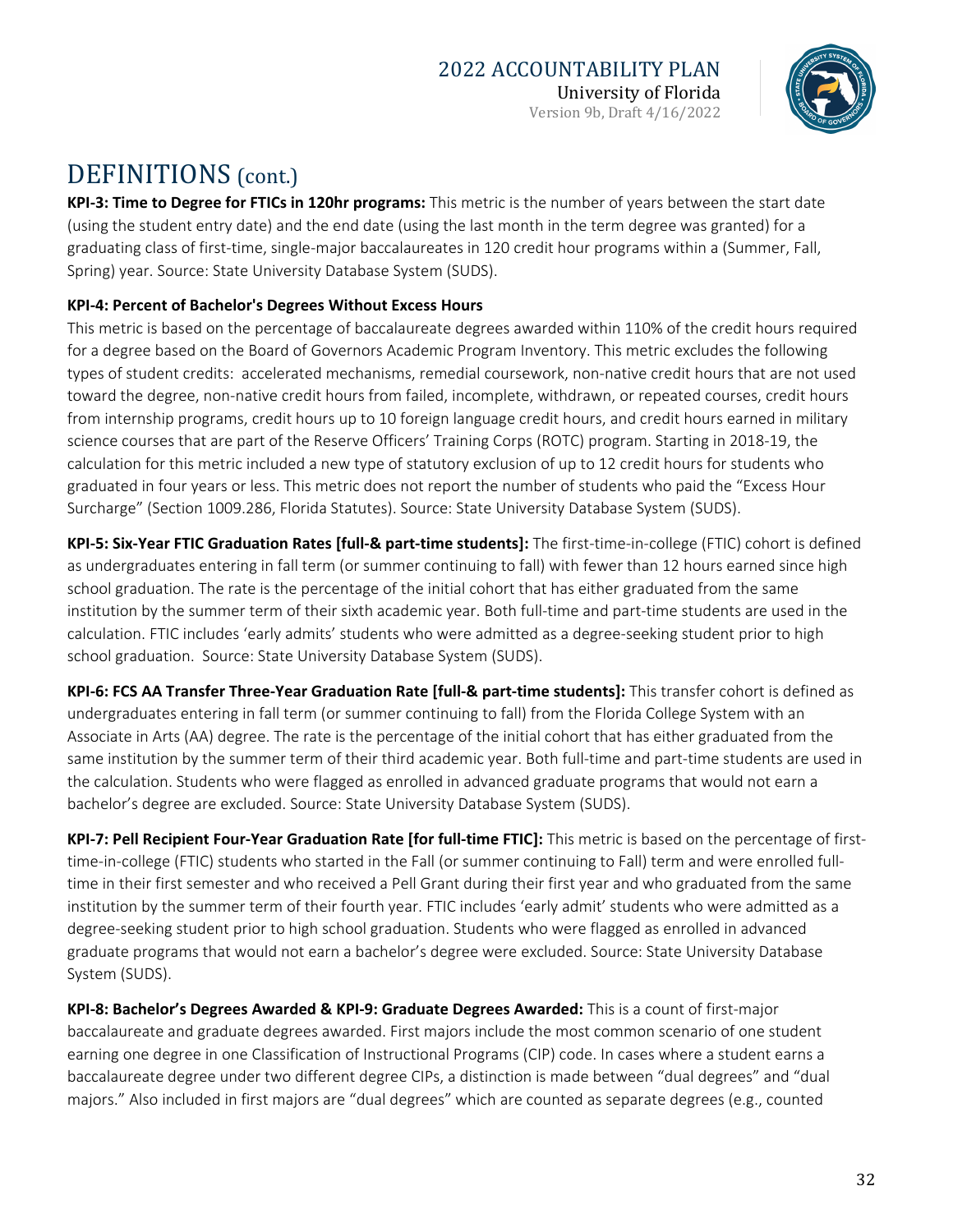

twice). In these cases, both degree CIPs receive a "degree fraction" of 1.0. The calculation of degree fractions is made according to each institution's criteria. Source: State University Database System (SUDS).

**KPI-10: Bachelor's Degrees Awarded to African-American & Hispanic Students:** Race/Ethnicity data is selfreported by students to each university. The non-Hispanic, African-American and Hispanic categories do not include students classified as Non-Resident Alien or students with a missing race code. Degree data is based on first-major counts only; second majors are excluded. Percentage of degrees is based on the number of baccalaureate degrees awarded to non-Hispanic African-American and Hispanic students divided by the total degrees awarded, excluding those awarded to non-resident aliens and unreported. Source: State University Database System (SUDS).

**KPI-11: Percentage of Adult (Aged 25+) Undergraduates Enrolled:** This metric is based on the age of the student at the time of their Fall term enrollment, not their age upon entry. As a proxy, age is based on birth year not birth date. Unclassified students with a HS diploma (or GED) and above are included in this calculation. Source: State University Database System (SUDS).

**KPI-12: Percent of Bachelor's Degrees in STEM & Health & KPI-13: Percent of Graduate Degrees in STEM &** 

**Health:** The percentage of degrees that are classified as STEM or Health disciplines by the Board of Governors in the Academic Program Inventory. These counts include second majors. Second majors include all dual/second majors (e.g., degree CIP receive a degree fraction that is less than 1). The calculation of degree fractions is made according to each institution's criteria. The calculation for the number of second majors rounds each degree CIP's fraction of a degree up to 1 and then sums the total. Second majors are typically used when providing degree information by discipline/CIP, to better conveys the number of graduates who have specific skill sets associated with each discipline. Source: State University Database System (SUDS).

**KPI-14: Licensure & Certification Exam Pass Rates:** The average pass rates as a percentage of all first-time examinees for Nursing, Law, Medicine, Veterinary, Pharmacy, Dental, Physical Therapy, and Occupational Therapy, when applicable. The average pass rate for the nation or state is also provided as a contextual benchmark. The Board's 2025 System Strategic Plan calls for all institutions to be above or tied the exam's respective benchmark. The State benchmark for the Florida Bar Exam excludes non-Florida institutions. The national benchmark for the USMLE exams is based on rates for MD degrees from U.S. institutions. Source: BOG staff analysis of exam pass rates provided by institutions or licensure/certification boards.

**KPI-15: National Academy Memberships:** National Academy Memberships held by faculty. Source: Center for Measuring University Performance in the Top American Research Universities (TARU) annual report or the official membership directories maintained by each national academy.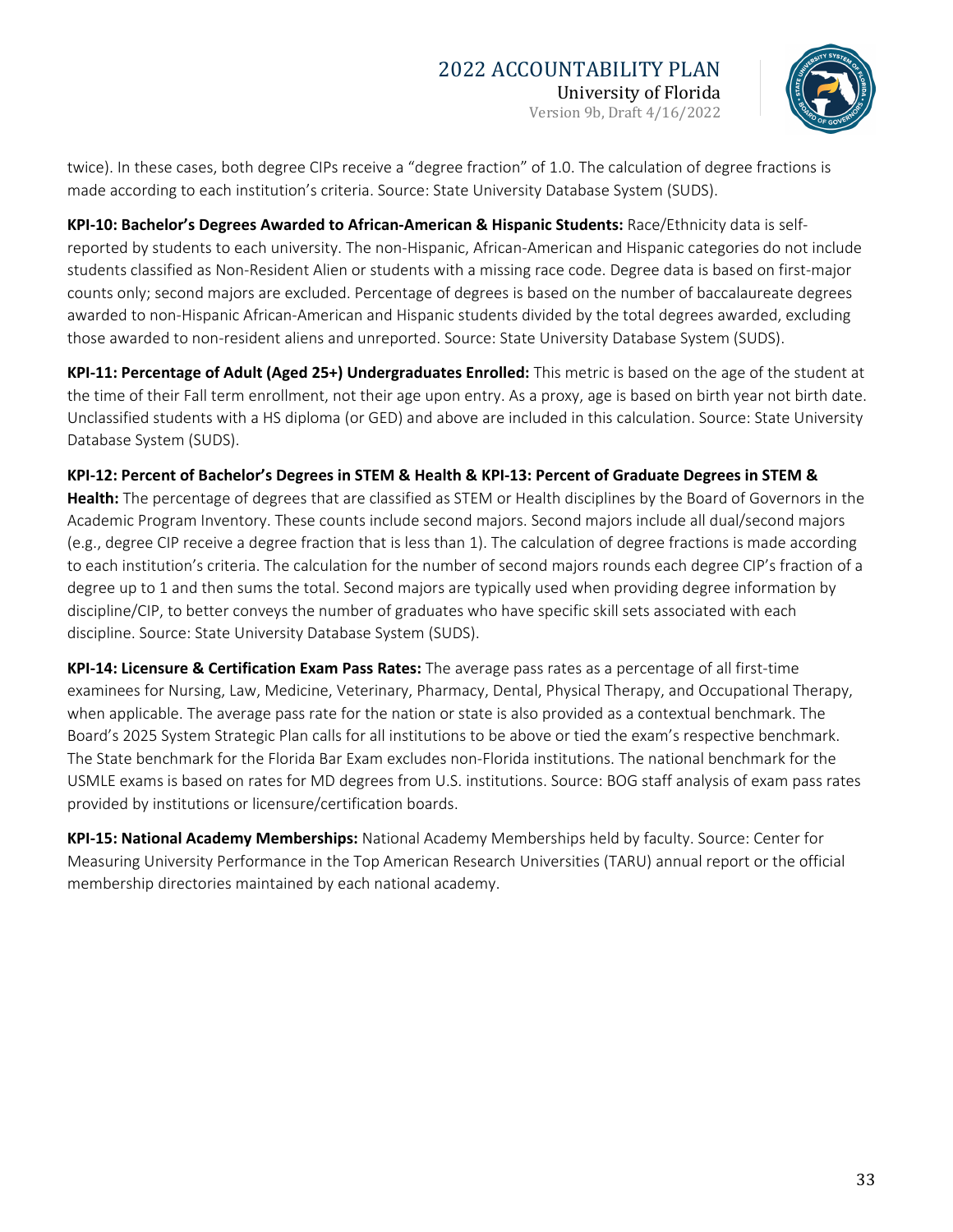## 2022 ACCOUNTABILITY PLAN

University of Florida Version 9b, Draft 4/16/2022



# DEFINITIONS (cont.)

**KPI-16: Faculty Awards:** Awards include: American Council of Learned Societies (ACLS) Fellows, Beckman Young Investigators, Burroughs Wellcome Fund Career Awards, Cottrell Scholars, Fulbright American Scholars, Getty Scholars in Residence, Guggenheim Fellows, Howard Hughes Medical Institute Investigators, Lasker Medical Research Awards, MacArthur Foundation Fellows, Andrew W. Mellon Foundation Distinguished Achievement Awards, National Endowment for the Humanities (NEH) Fellows, National Humanities Center Fellows, National Institutes of Health (NIH) MERIT, National Medal of Science and National Medal of Technology, NSF CAREER awards (excluding those who are also PECASE winners), Newberry Library Long-term Fellows, Pew Scholars in Biomedicine, Presidential Early Career Awards for Scientists and Engineers (PECASE), Robert Wood Johnson Policy Fellows, Searle Scholars, Sloan Research Fellows, and Woodrow Wilson Fellows. Source: Center for Measuring University Performance in the Top American Research Universities (TARU) annual report.

**KPI-17: Percent of Undergraduates Engaged in Research:** Numerator includes graduating seniors who completed an honors thesis, worked on their own research and/or creative activity topic with the guidance of a faculty member (individually or jointly), submitted an article or research for publication or exhibited research at a professional/academic conference (individually or jointly). The denominator includes graduating seniors who complete the survey. While senior exit surveys are traditionally administered in the spring term, institutions may include senior exit surveys from other terms in a given academic year if they are available. Source: Student survey data reported to the Florida Board of Governors.

**KPI-18: Total Research Expenditures:** Total expenditures (in millions of dollars) for all research activities (including non-science and engineering activities). Source: As reported by each institution to the National Science Foundation annual survey of Higher Education Research and Development (HERD) based on the NSF rules and definitions.

**KPI-19: Research Expenditures Funded from External Sources:** This metric reports the amount of research expenditures that was funded from federal, private industry, and other (non-state and non-institutional) sources. Source: As reported by each institution to the National Science Foundation annual survey of Higher Education Research and Development (HERD) based on the NSF rules and definitions.

**KPI-20: Utility Patents Awarded:** The number of utility patents in a calendar year, excluding design, plant, or similar patents. Source: United States Patent and Trademark Office (USPTO).

**KPI-21: Number of Licenses/Options Executed Annually:** Licenses/options executed in the fiscal year for all technologies Source: As reported by universities on the Association of University Technology Managers Annual (AUTM) annual Licensing Survey.

**KPI-22: Number of Start-up Companies Created:** The number of start-up companies that were dependent upon the licensing of University technology for initiation. Source: Association of University Technology Managers Annual (AUTM) annual Licensing Survey.

## Enrollment Planning (ENRL)

**ENRL-1: Fall Headcount Enrollment by Student Level and Student Type:** This table reports the number of students enrolled by student type categories. These headcounts only include those students who were seeking a degree – unclassified students (e.g., dual enrolled) are not included. The student type for undergraduates is based on the 'Type of Student at Most Recent Admission'. The first-time-in-college (FTIC) student was admitted in the same fall